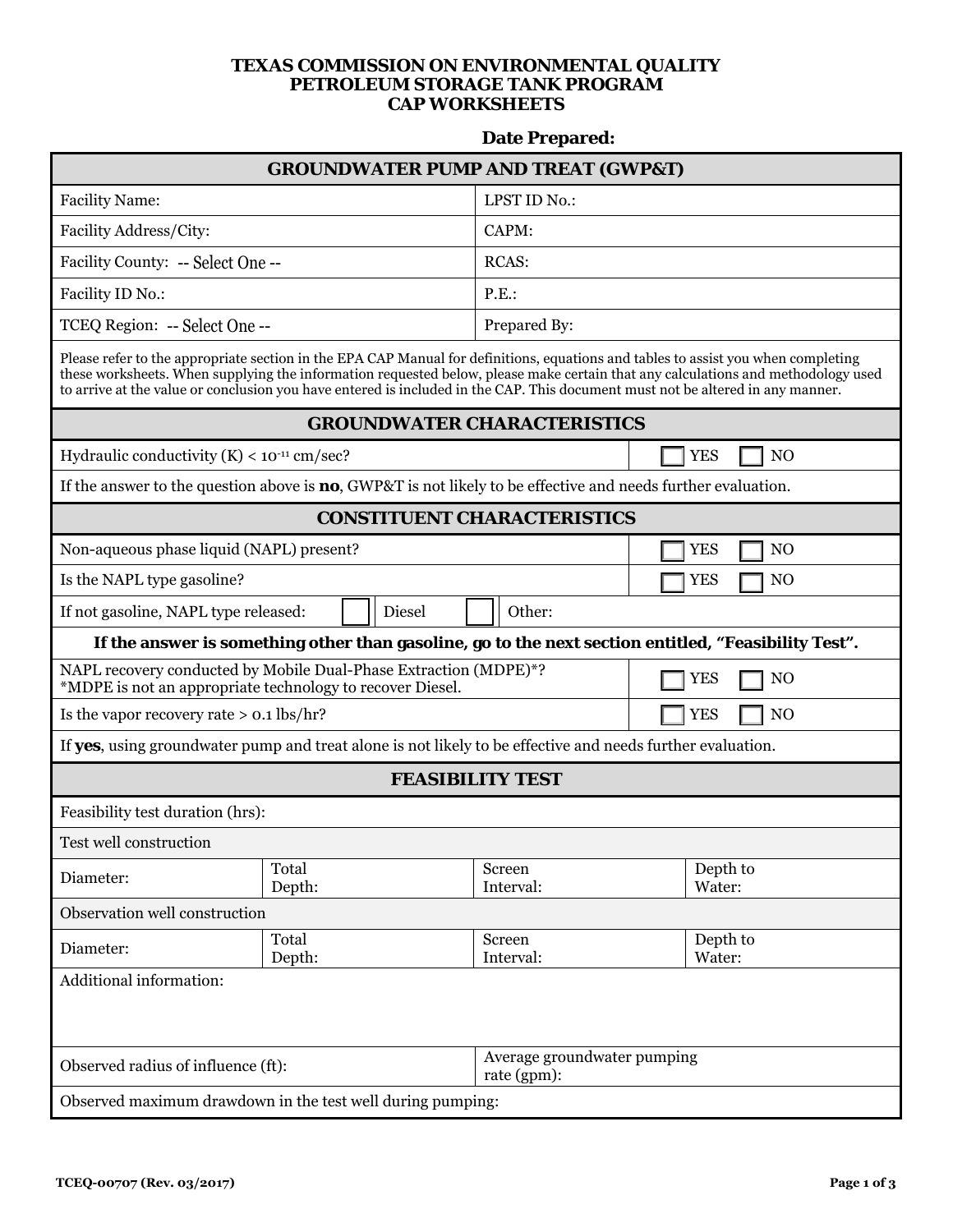| <b>FEASIBILITY TEST (cont.)</b>                                 |                 |                                             |                                                                                          |                                   |                        |  |
|-----------------------------------------------------------------|-----------------|---------------------------------------------|------------------------------------------------------------------------------------------|-----------------------------------|------------------------|--|
| Groundwater concentrations* (mg/L)                              |                 |                                             |                                                                                          |                                   |                        |  |
|                                                                 |                 |                                             | *Use this format for data entry: XXX mg/L (MW-1), XXX mg/L (MW-2), XXX mg/L (MW-3), etc. |                                   |                        |  |
| Benzene:                                                        |                 |                                             |                                                                                          |                                   |                        |  |
| Ethylbenzene:                                                   |                 |                                             |                                                                                          |                                   |                        |  |
| Toluene:                                                        |                 |                                             |                                                                                          |                                   |                        |  |
| Xylenes:                                                        |                 |                                             |                                                                                          |                                   |                        |  |
| TPH:                                                            |                 |                                             |                                                                                          |                                   |                        |  |
| MTBE:                                                           |                 |                                             |                                                                                          |                                   |                        |  |
| Groundwater Recovery Rate (lbs/hr):                             |                 |                                             |                                                                                          |                                   |                        |  |
|                                                                 |                 |                                             | <b>REMEDIATION SYSTEM DESIGN</b>                                                         |                                   |                        |  |
| Target concentrations:                                          |                 |                                             |                                                                                          |                                   |                        |  |
| Pumping well construction                                       |                 |                                             |                                                                                          |                                   |                        |  |
| Diameter:                                                       | Total<br>Depth: |                                             | Screen<br>Interval:                                                                      |                                   | Depth to<br>Water:     |  |
| Designed drawdown in<br>pumping well (ft):                      |                 | Designed radius of influence<br>$(ft)$ :    |                                                                                          |                                   |                        |  |
| Area of the plume above the<br>target concentrations ( $ft2$ ): |                 | Number of pumping wells:                    |                                                                                          |                                   |                        |  |
| Designed pumping rate (gpm):                                    |                 | Total designed pumping<br>rate (gpm):       |                                                                                          |                                   |                        |  |
| Estimated hydrocarbon mass<br>at startup (lbs):                 |                 | Total recovery rate at startup<br>(lbs/hr): |                                                                                          |                                   |                        |  |
| Estimated cleanup time (years):                                 |                 |                                             | Estimated total recovery rate<br>in final year (lbs/hr):                                 |                                   |                        |  |
| Estimated final hydrocarbon mass remaining (lbs):               |                 |                                             |                                                                                          |                                   |                        |  |
| Air Stripper<br>Groundwater treatment method:                   |                 |                                             |                                                                                          | Carbon Absorption System<br>(CAS) |                        |  |
| Groundwater treatment unit capacity:                            |                 |                                             |                                                                                          |                                   |                        |  |
| Remediation system component utility requirement:               |                 |                                             |                                                                                          |                                   |                        |  |
| Electricity voltage (volts):                                    |                 |                                             | Ampere:                                                                                  |                                   |                        |  |
| Utility supplied at the site:                                   |                 |                                             |                                                                                          |                                   |                        |  |
| Electricity voltage (volts):                                    |                 |                                             | Ampere:                                                                                  |                                   |                        |  |
| Is a telemetry unit included?                                   |                 |                                             |                                                                                          |                                   | <b>YES</b><br>$\rm NO$ |  |
| Permit requirements:                                            |                 |                                             |                                                                                          |                                   |                        |  |
|                                                                 |                 |                                             |                                                                                          |                                   |                        |  |
|                                                                 |                 |                                             |                                                                                          |                                   |                        |  |